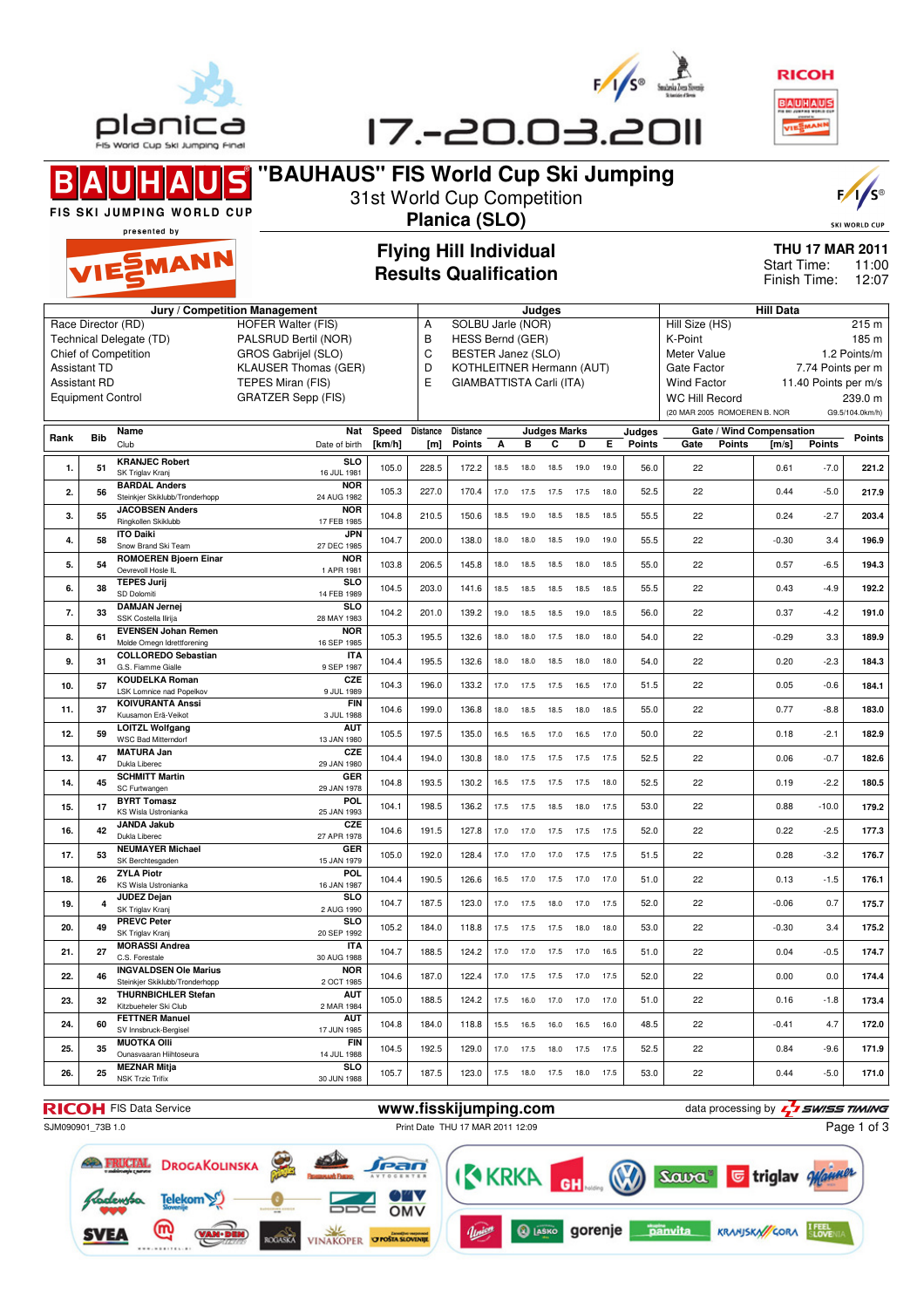





17 .- 20.03.2011

#### $\blacksquare$ B

EMANN

## **"BAUHAUS" FIS World Cup Ski Jumping** 31st World Cup Competition



SKI WORLD CUP

FIS SKI JUMPING WORLD CUP presented by

## **Planica (SLO) Flying Hill Individual Results Qualification**

#### **THU 17 MAR 2011** 11:00 Finish Time: 12:07 Start Time:

|      |            | Name                                         | <b>Nat</b>                | Speed  | <b>Distance</b> | <b>Distance</b> |      |      | <b>Judges Marks</b> |      |      | Judges        |      |               | Gate / Wind Compensation |               | <b>Points</b> |  |
|------|------------|----------------------------------------------|---------------------------|--------|-----------------|-----------------|------|------|---------------------|------|------|---------------|------|---------------|--------------------------|---------------|---------------|--|
| Rank | <b>Bib</b> | Club                                         | Date of birth             | [km/h] | [m]             | <b>Points</b>   |      |      |                     | D    |      | <b>Points</b> | Gate | <b>Points</b> | [m/s]                    | <b>Points</b> |               |  |
| 27.  | 23         | <b>KEITURI Kalle</b><br>Lahden Hiihtoseura   | <b>FIN</b><br>25 APR 1984 | 104.2  | 187.5           | 123.0           | 17.0 | 17.5 | 17.5                | 17.0 | 17.0 | 51.5          | 22   |               | 0.53                     | $-6.0$        | 168.5         |  |
| 28.  | 39         | <b>HULA Stefan</b><br>SSR LZS SOKOL Szczyrk  | <b>POL</b><br>29 SEP 1986 | 103.2  | 182.5           | 117.0           | 16.5 | 17.0 | 17.0                | 17.0 | 17.0 | 51.0          | 22   |               | 0.18                     | $-2.7$        | 165.9         |  |
| 28.  | 24         | <b>MECHLER Maximilian</b><br><b>WSV Isnv</b> | <b>GER</b><br>3 JAN 1984  | 104.6  | 188.5           | 124.2           | 17.0 | 17.0 | 17.5                | 17.0 | 17.0 | 51.0          | 22   |               | 0.82                     | $-9.3$        | 165.9         |  |
| 30.  | 52         | <b>KARELIN Pavel</b><br>Nizhniy Novgorod     | <b>RUS</b><br>27 APR 1990 | 103.7  | 182.5           | 117.0           | 17.0 | 1/0  | 17.0                | 17.0 | 17.0 | 51.0          | 22   |               | 0.19                     | $-2.2$        | 165.8         |  |

| <b>Not Qualified</b> |                |                                                            |                           |       |       |       |      |           |      |      |      |      |    |         |        |       |
|----------------------|----------------|------------------------------------------------------------|---------------------------|-------|-------|-------|------|-----------|------|------|------|------|----|---------|--------|-------|
| 31.                  | 48             | <b>CHEDAL Emmanuel</b>                                     | <b>FRA</b>                | 105.3 | 181.0 | 115.2 | 15.0 | 16.0      | 16.0 | 16.0 | 16.5 | 48.0 | 22 | $-0.18$ | 2.1    | 165.3 |
|                      |                | <b>SC Courchevel</b>                                       | 15 JAN 1983               |       |       |       |      |           |      |      |      |      |    |         |        |       |
| 32.                  | 34             | <b>TAKEUCHI Taku</b><br>Kitano Construction Corp. Ski Club | <b>JPN</b><br>20 MAY 1987 | 104.2 | 185.5 | 120.6 | 17.0 | 17.0      | 16.5 | 17.0 | 17.0 | 51.0 | 22 | 0.58    | $-6.6$ | 165.0 |
| 33.                  | 40             | <b>FREITAG Richard</b><br>SG Nickelhuette Aue              | <b>GER</b><br>14 AUG 1991 | 104.6 | 182.5 | 117.0 | 17.0 | 17.5      | 17.0 | 16.5 | 16.5 | 50.5 | 22 | 0.33    | $-3.8$ | 163.7 |
| 34.                  | 21             | YOSHIOKA Kazuya                                            | <b>JPN</b>                | 104.6 | 185.5 | 120.6 | 16.5 | 16.5      | 16.0 | 16.0 | 16.5 | 49.0 | 22 | 0.60    | $-6.8$ | 162.8 |
| 35.                  | 20             | Tsuchiya Home Ski Team<br><b>BRESADOLA Davide</b>          | 9 SEP 1978<br><b>ITA</b>  | 103.8 | 183.5 | 118.2 | 17.0 | 17.0      | 17.0 | 16.5 | 17.0 | 51.0 | 22 | 0.58    | $-6.6$ | 162.6 |
|                      |                | C.S. Esercito<br><b>FRENETTE Peter</b>                     | 10 SEP 1988<br><b>USA</b> |       |       |       |      |           |      |      |      |      |    |         |        |       |
| 36.                  | 22             | New York Ski Ed Foundation                                 | 24 FEB 1992               | 104.1 | 184.0 | 118.8 | 16.5 | 16.5      | 17.0 | 16.5 | 16.5 | 49.5 | 22 | 0.55    | $-6.3$ | 162.0 |
| 37.                  | 29             | <b>SEDLAK Borek</b><br>Dukla Liberec                       | <b>CZE</b><br>15 JUN 1981 | 104.6 | 175.0 | 108.0 | 16.5 | 16.5      | 17.0 | 17.0 | 17.0 | 50.5 | 22 | $-0.25$ | 2.9    | 161.4 |
| 38.                  | $\mathbf{1}$   | <b>DOBOVSEK Matej</b><br>SK Triglav Kranj                  | <b>SLO</b><br>30 JUN 1990 | 104.8 | 175.5 | 108.6 | 16.5 | 17.0      | 17.5 | 17.5 | 17.0 | 51.5 | 22 | $-0.09$ | 1.0    | 161.1 |
| 39.                  | 14             | <b>DELLASEGA Diego</b><br>G.S. FIAMME ORO                  | <b>ITA</b><br>4 DEC 1990  | 104.4 | 180.5 | 114.6 | 16.5 | 16.5      | 17.0 | 16.5 | 16.0 | 49.5 | 22 | 0.35    | $-4.0$ | 160.1 |
| 40.                  | 28             | <b>HLAVA Lukas</b><br>Dukla Liberec                        | <b>CZE</b><br>10 SEP 1984 | 105.4 | 171.5 | 103.8 |      | 16.0 17.0 | 17.0 | 17.0 | 16.5 | 50.5 | 22 | $-0.21$ | 2.4    | 156.7 |
| 41.                  | 50             | <b>KASAI Noriaki</b><br>Tsuchiya Home Ski Team             | <b>JPN</b><br>6 JUN 1972  | 104.6 | 186.0 | 121.2 | 10.0 | 10.0      | 10.0 | 10.5 | 11.0 | 30.5 | 22 | $-0.29$ | 3.3    | 155.0 |
| 42.                  | 44             | <b>HOCKE Stephan</b>                                       | <b>GER</b>                | 104.6 | 175.5 | 108.6 | 16.5 | 17.0      | 17.5 | 16.5 | 17.0 | 50.5 | 22 | 0.50    | $-5.7$ | 153.4 |
|                      |                | <b>WSV Schmiedefeld</b>                                    | 20 OCT 1983               |       |       |       |      |           |      |      |      |      |    |         |        |       |
| 43.                  | 10             | <b>LAMB Chris</b><br>Andover Outing Club                   | <b>USA</b><br>21 JUN 1989 | 104.4 | 173.5 | 106.2 | 16.0 | 16.0      | 16.5 | 16.5 | 16.5 | 49.0 | 22 | 0.29    | $-3.3$ | 151.9 |
| 44.                  | 18             | <b>ROSLIAKOV IIia</b><br>Moskva WVSM                       | <b>RUS</b><br>18 FEB 1983 | 105.4 | 175.0 | 108.0 | 15.5 | 16.5      | 16.0 | 16.5 | 17.0 | 49.0 | 22 | 0.55    | $-6.3$ | 150.7 |
| 45.                  | 9              | <b>MAYER Nicolas</b><br>Courchevel                         | <b>FRA</b><br>6 OCT 1990  | 104.9 | 170.0 | 102.0 | 16.5 | 16.5      | 16.5 | 16.5 | 16.5 | 49.5 | 22 | 0.15    | $-1.7$ | 149.8 |
| 46.                  | 15             | <b>BALKAASEN Fredrik</b><br>Holmens IF                     | <b>SWE</b><br>13 MAY 1989 | 104.8 | 171.5 | 103.8 | 16.0 | 16.0      | 16.5 | 17.0 | 16.5 | 49.0 | 22 | 0.41    | $-4.7$ | 148.1 |
| 47.                  | 8              | <b>KOT Maciej</b><br>AZS Zakopane                          | POL                       | 103.9 | 168.5 | 100.2 | 16.5 | 16.5      | 16.5 | 16.0 | 16.5 | 49.5 | 22 | 0.21    | $-2.4$ | 147.3 |
| 48.                  | 5              | <b>ZIMA Rok</b>                                            | 9 JUN 1991<br><b>SLO</b>  | 104.5 | 165.5 | 96.6  | 16.0 | 16.5      | 16.5 | 16.0 | 16.0 | 48.5 | 22 | $-0.18$ | 2.1    | 147.2 |
| 49.                  | 13             | <b>NSK Trzic Trifix</b><br><b>GRIGOLI Marco</b>            | 7 AUG 1988<br><b>SUI</b>  | 104.9 | 164.5 | 95.4  | 16.0 | 16.0      | 16.5 | 16.5 | 16.5 | 49.0 | 22 | $-0.23$ | 2.6    | 147.0 |
|                      |                | SC Alpina St. Moritz<br><b>NORDIN Carl</b>                 | 27 APR 1991<br><b>SWE</b> |       |       |       |      |           |      |      |      |      |    |         |        |       |
| 50.                  | $\overline{7}$ | IF Friska Vilior<br><b>DESCOMBES SEVOIE Vincent</b>        | 23 DEC 1989<br><b>FRA</b> | 104.5 | 166.0 | 97.2  | 15.5 | 16.0      | 16.5 | 16.0 | 16.5 | 48.5 | 22 | 0.20    | $-2.3$ | 143.4 |
| 51.                  | 6              | Douanes les Houches                                        | 9 JAN 1984                | 104.3 | 162.0 | 92.4  | 15.5 | 16.0      | 16.5 | 16.5 | 16.0 | 48.5 | 22 | $-0.08$ | 0.9    | 141.8 |
| 52.                  | 3              | <b>PUNGERTAR Matjaz</b><br><b>SSK Menges</b>               | <b>SLO</b><br>14 AUG 1990 | 104.8 | 163.5 | 94.2  | 16.0 | 16.0      | 16.5 | 16.5 | 16.0 | 48.5 | 22 | 0.15    | $-1.7$ | 141.0 |
| 53.                  | $\overline{2}$ | <b>KRAMARSIC Matic</b><br>SSK Costella Ilirija             | <b>SLO</b><br>2 FEB 1990  | 104.4 | 161.5 | 91.8  | 15.5 | 16.0      | 16.5 | 16.0 | 16.0 | 48.0 | 22 | $-0.08$ | 0.9    | 140.7 |
| 54.                  | 30             | <b>STJERNEN Andreas</b><br>Sprova IL/ Tronderhopp          | <b>NOR</b><br>30 JUL 1988 | 105.3 | 159.0 | 88.8  | 16.0 | 16.0      | 15.5 | 16.0 | 16.0 | 48.0 | 22 | $-0.23$ | 2.6    | 139.4 |
| 55.                  | 19             | <b>BOYD-CLOWES Mackenzie</b><br>Altius Nordic Ski Club     | CAN<br>13 JUL 1991        | 104.8 | 162.0 | 92.4  | 16.0 | 16.0      | 16.0 | 16.0 | 16.0 | 48.0 | 22 | 0.61    | $-7.0$ | 133.4 |
|                      |                |                                                            |                           |       |       |       |      |           |      |      |      |      |    |         |        |       |